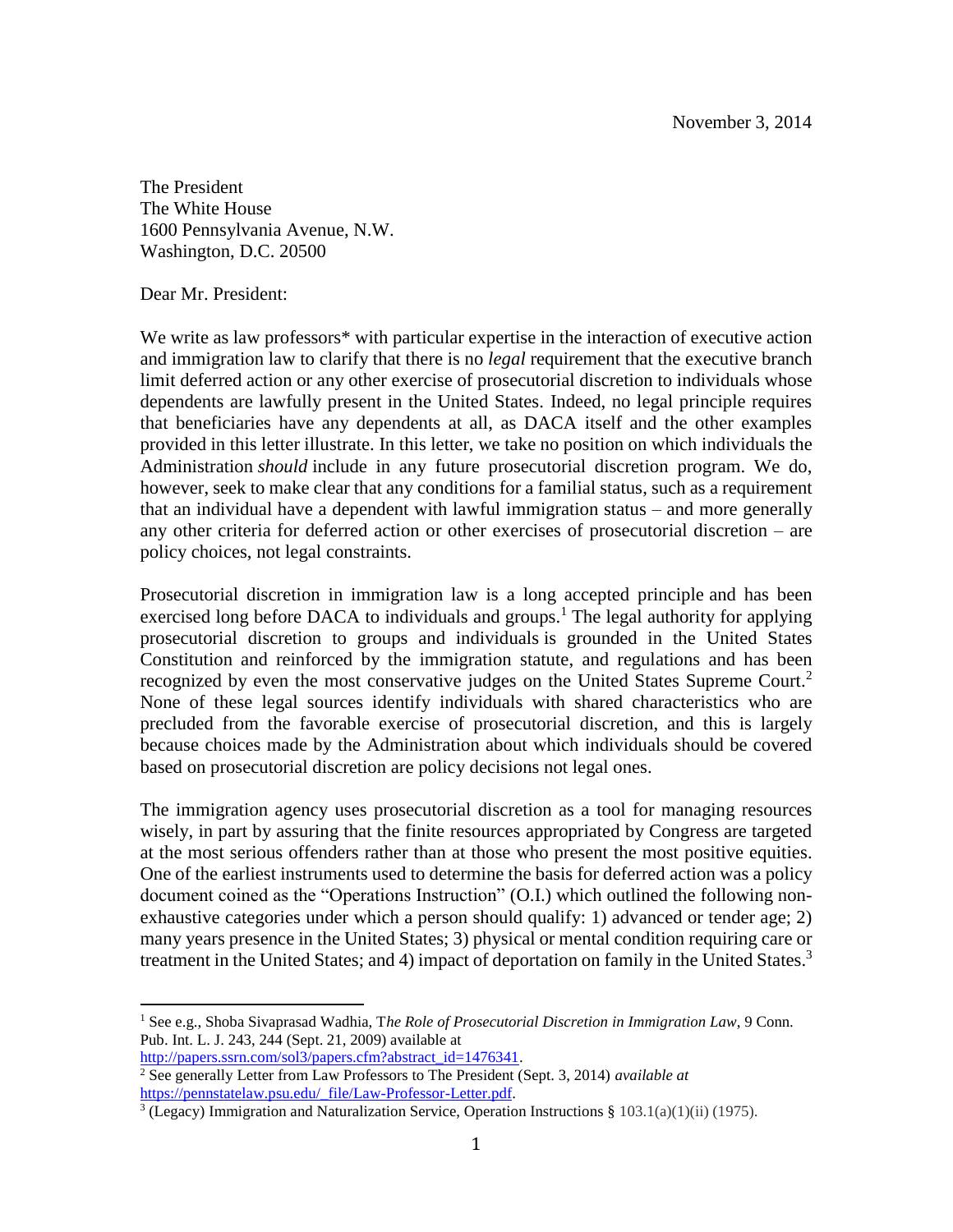While the O.I. has since been withdrawn, these same factors have shaped the policy instruments used by the immigration agency to process deferred action requests. 4

Data collected over the past decade further illustrate that deferred action grants have not been limited to, for example, parents of USCs or LPRs, but rather, have included primary caregivers and those with physical or mental health conditions, many years presence in the United States, advanced or tender age, or other equities.<sup>5</sup> For example, data collected from Immigration and Customs Enforcement (ICE) in 2012 reveal that most non-DACA deferred action cases granted are based on one of the following humanitarian grounds: 1) presence of a USC dependent, 2) presence in the United States since childhood, 3) primary caregiver of an individual who suffers from a serious mental or physical illness, 4) length of presence in the United States, or 5) suffering from a serious mental or medical care condition.<sup>6</sup>

Additional data collected from United State Citizenship and Immigration Services (USCIS) in 2013 reveal that many non-DACA grants of deferred action are grounded in: 1) family support; 2) medical, or 3) other humanitarian reasons, and that related denials are generally based on a lack of compelling factors. These data confirm that deferred action decisions are not limited to the presence or absence of a dependent with lawful status.<sup>7</sup> Details from categorical deferred action programs administered by USCIS in the past reveal a similar philosophy. For example, the deferred action program announced for foreign students affected by Hurricane Katrina in 2005 8 and undocumented "Dreamers" under the DACA program in 2012<sup>9</sup> did not rest on the presence of absence of a dependent in lawful status.

An undocumented person with USC or LPR dependents or spouse may have a compelling reason for requesting deferred action or another form of prosecutorial discretion based on

27 Geo. Immigr. L.J. 345, 351 (Jan. 2013) *available at*

 $\overline{a}$ <sup>4</sup> See e.g., Memorandum from Doris Meissner, Comm'r, Immigration and Naturalization Service, on Exercising Prosecutorial Discretion to Regional Directors, District Directors, Chief Patrol Agents, Regional and District Counsel (Nov. 17, 2000); Memorandum from John Morton, Dir., U.S. Immigration and Customs Enforcement, to Field Office Dirs., Special Agents in Charge, and Chief Counsel (Jun. 17, 2011), *available at* <http://www.ice.gov/doclib/secure-communities/pdf/prosecutorial-discretion-memo.pdf>(June 17, 2011).

<sup>5</sup> See e.g., Shoba Sivaprasad Wadhia**,** *Sharing Secrets: Examining Deferred Action and Transparency in Immigration Law*, 10 U.N.H. L. Rev 1, 41 (2011) *available at*

http://papers.ssrn.com/sol3/papers.cfm?abstract\_id=219575[8http://papers.ssrn.com/sol3/papers.cfm?abstrac](http://papers.ssrn.com/sol3/papers.cfm?abstract_id=1879443) [t\\_id=1879443;](http://papers.ssrn.com/sol3/papers.cfm?abstract_id=1879443) Shoba Sivaprasad Wadhia*, My Great FOIA Adventure and Discoveries of Deferred Action Cases at ICE*, 27 Geo. Immigr. L.J. 345 (Jan. 2013) *available at* [http://papers.ssrn.com/sol3/papers.cfm?abstract\\_id=2195758.](http://papers.ssrn.com/sol3/papers.cfm?abstract_id=2195758)

<sup>6</sup> Shoba Sivaprasad Wadhia*, My Great FOIA Adventure and Discoveries of Deferred Action Cases at ICE*,

[http://papers.ssrn.com/sol3/papers.cfm?abstract\\_id=2195758.](http://papers.ssrn.com/sol3/papers.cfm?abstract_id=2195758)

 $\frac{7}{7}$  Letter and data set from Jill A. Eggleston, Freedom of Information Act Operations Director, U.S. Citizenship and Immigration Services, to Shoba Sivaprasad Wadhia (September 3, 2013) (on file with authors).

<sup>8</sup> Press Release, U.S, Citizenship and Immigration Services, USCIS Announces Interim Relief for Foreign Students Adversely Impacted By Hurricane Katrina (Nov. 25, 2005) available at

[http://www.uscis.gov/sites/default/files/files/pressrelease/F1Student\\_11\\_25\\_05\\_PR.pdf.](http://www.uscis.gov/sites/default/files/files/pressrelease/F1Student_11_25_05_PR.pdf)

<sup>9</sup> U.S. Citizenship and Immigration Services, *Consideration of Deferred Action for Childhood Arrivals*  (DACA), [http://www.uscis.gov/humanitarian/consideration-deferred-action-childhood-arrivals-daca.](http://www.uscis.gov/humanitarian/consideration-deferred-action-childhood-arrivals-daca)